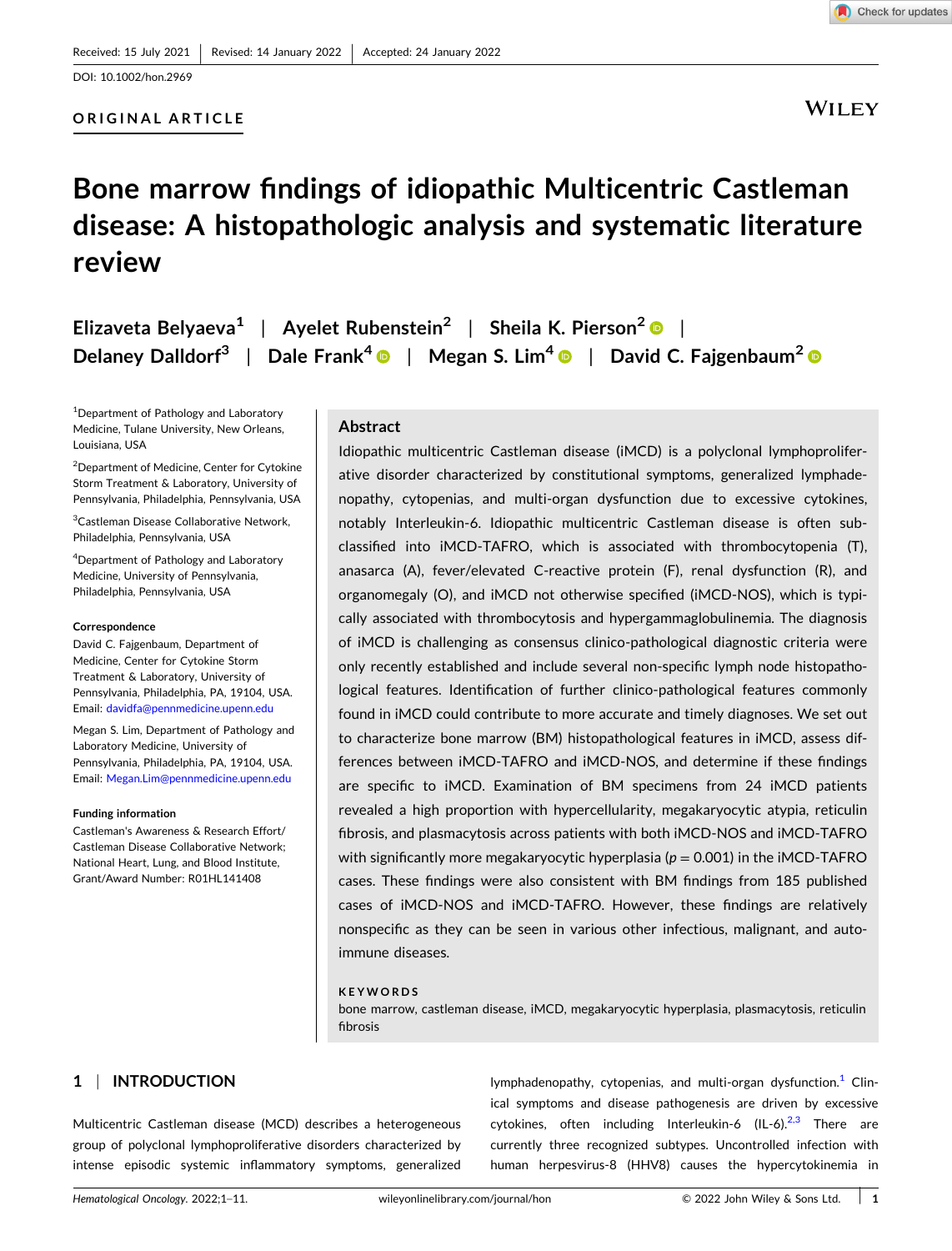HHV8‐positive MCD, and a monoclonal plasma cell population likely drives disease in polyneuropathy, organomegaly, endocrinopathy, monoclonal gammopathy, skin changes (POEMS)‐associated MCD. $4-6$  However, the etiology of HHV8-negative or idiopathic MCD (Idiopathic multicentric Castleman disease (iMCD)) is unknown.

Consensus diagnostic criteria for iMCD require characteristic lymph node histopathology and multicentric lymphadenopathy (both Major Criteria), the presence of at least two of 11 Minor Criteria with at least one laboratory abnormality, and the exclusion of specific infectious, malignant, and autoimmune disorders. $<sup>1</sup>$  $<sup>1</sup>$  $<sup>1</sup>$ </sup> Characteristic lymph node histopathological features include varying degrees of atrophic or hyperplastic germinal centers, follicular dendritic cell prominence, hypervascularity, and plasmacytosis. These features are often used to classify patients into the hyaline vascular/hypervascular, mixed, or plasmacytic histopathological subtypes; limited data exist to indicate clinical relevance of these subtypes.<sup>[7](#page-9-0)</sup>

Recently, patients have been divided into clinical subtypes with prognostic implications, including patients with thrombocytopenia, anasarca, fever/elevated C‐reactive protein, reticulin myelofibrosis/ renal failure, and organomegaly, referred to as the TAFRO subtype of  $iMCD$  ( $iMCD$ -TAFRO). $8-11$  $8-11$  Other patients, referred to here as  $iMCD$ not otherwise specified (iMCD‐NOS) are less well characterized but often demonstrate thrombocytosis, hypergammaglobulinemia, and more mild symptoms.<sup>[12](#page-9-0)</sup>

Despite the recently defined diagnostic criteria and subtypes, diagnosis of iMCD based on lymph node histopathology, clinical abnormalities, and laboratory testing remains challenging. The complex clinical presentation involves extensive lymphadenopathy and laboratory abnormalities often found with lymphomas, leukemias, and other blood disorders. Patients therefore frequently undergo bone marrow (BM) biopsy and histopathological review as part of their diagnostic work up. Myelofibrosis is included as a feature in multiple TAFRO definitions.<sup>[9](#page-9-0)</sup> However, BM findings in iMCD have not been formally characterized nor described in diagnostic guidelines.

Histopathological features reported in BM from iMCD cases and related conditions can include changes in cellularity, megakaryocyte count, dysplastic changes, plasma cell count, and fibrosis. $13$  In normal individuals, BM cellularity gradually decreases with age. Autoimmunity, infections, dysregulated levels of cytokines, and malignancies can lead to hypercellularity or hypocellularity.<sup>[13,14](#page-9-0)</sup> Megakaryocytes are large, multi-lobulated platelet‐generating cells that can be increased in number, abnormal in size, and contain nuclei that are more lobulated than expected in thrombocytopenic disorders, $15$  myelodysplastic syndromes (MDS), $16$  and myeloproliferative neoplasms (MPN). $17$ Occasionally, the movement of blood cells such as erythrocytes, lymphocytes, and neutrophils without their destruction through megakaryocytes, which is referred to as emperipolesis, has been reported in myeloid neoplasms,  $18$  non-Hodgkin lymphoma,  $19$ idiopathic thrombocytopenia purpura,<sup>[20](#page-9-0)</sup> and reactive

thrombocytosis. $21$  Plasma cells are antibody producing cells that reside in the BM, spleen, and lymph nodes. Increased numbers of polytypic plasma cells can be found in neoplastic, autoimmune and liver diseases, and infections. Monoclonal plasmacytosis is found in malignancies and pre-malignancies. $22,23$  Reticulin fibrosis can be seen in primary myelofibrosis, $24$  essential thrombocyto-penia.<sup>[25](#page-9-0)</sup> MDS, $26$  and inflammatory conditions. Characterizing the frequency of these features in iMCD may provide insights into pathogenesis and possible new diagnostic features in iMCD.

Herein, we report the findings of a BM histopathological study in iMCD. We examined BM specimens from 24 iMCD patients and systematically reviewed BM findings from 185 published iMCD cases, as well as 1852 cases with related disorders, to characterize BM histopathological features in iMCD, assess differences between iMCD‐TAFRO and iMCD‐NOS, and understand BM features in iMCD in the context of other similar disorders to determine whether these findings are specific to iMCD.

### **2** <sup>|</sup> **METHODS**

#### **2.1** <sup>|</sup> **Tissue specimens**

Tissue specimens were obtained from 24 iMCD patients enrolled in the ACCELERATE natural history registry (NCT02817997) who met clinical and laboratory criteria for iMCD and who had BM tissue banked from prior procedures. $1$  BM core biopsies were performed as part of routine clinical care, with 19 of 24 BM specimens collected during disease flare occurring within 90 days of iMCD diagnosis and 5 of 24 specimens collected during subsequent periods of disease flare. Tissue specimens were requested from the patient's treating institution under the ACCELERATE protocol and processed at the University of Pennsylvania for review. For patients with multiple specimens available, one specimen was selected for review. All patients consented to the research.

### **2.2** <sup>|</sup> **Pathology review**

Hematoxylin and eosin (H&E)‐stained sections of BM were reviewed by three hematopathologists for 13 of the 24 cases. Subsequently, an additional 11 cases were obtained and reviewed by one of the threehematopathologists who reviewed the first cohort. Morphologic findings and, when available, reticulin staining and immunophenotypic findings, were systematically assessed and recorded for each specimen. In all 24 cases, cellularity, plasmacytosis, myeloid/ erythroid ratio, megakaryocytic hyperplasia, megakaryocytic atypia, reticulin fibrosis, and presence of lymphoid aggregates were assessed; data from clinical BM pathology reports supplemented features as needed. After observing increased megakaryocytic atypia in the initial cohort, further characterization of hypolobulation, hypochromasia, clustering, dysmegakaryopoiesis, and cytologic atypia was performed in the second cohort of 11 cases. Megakaryocytic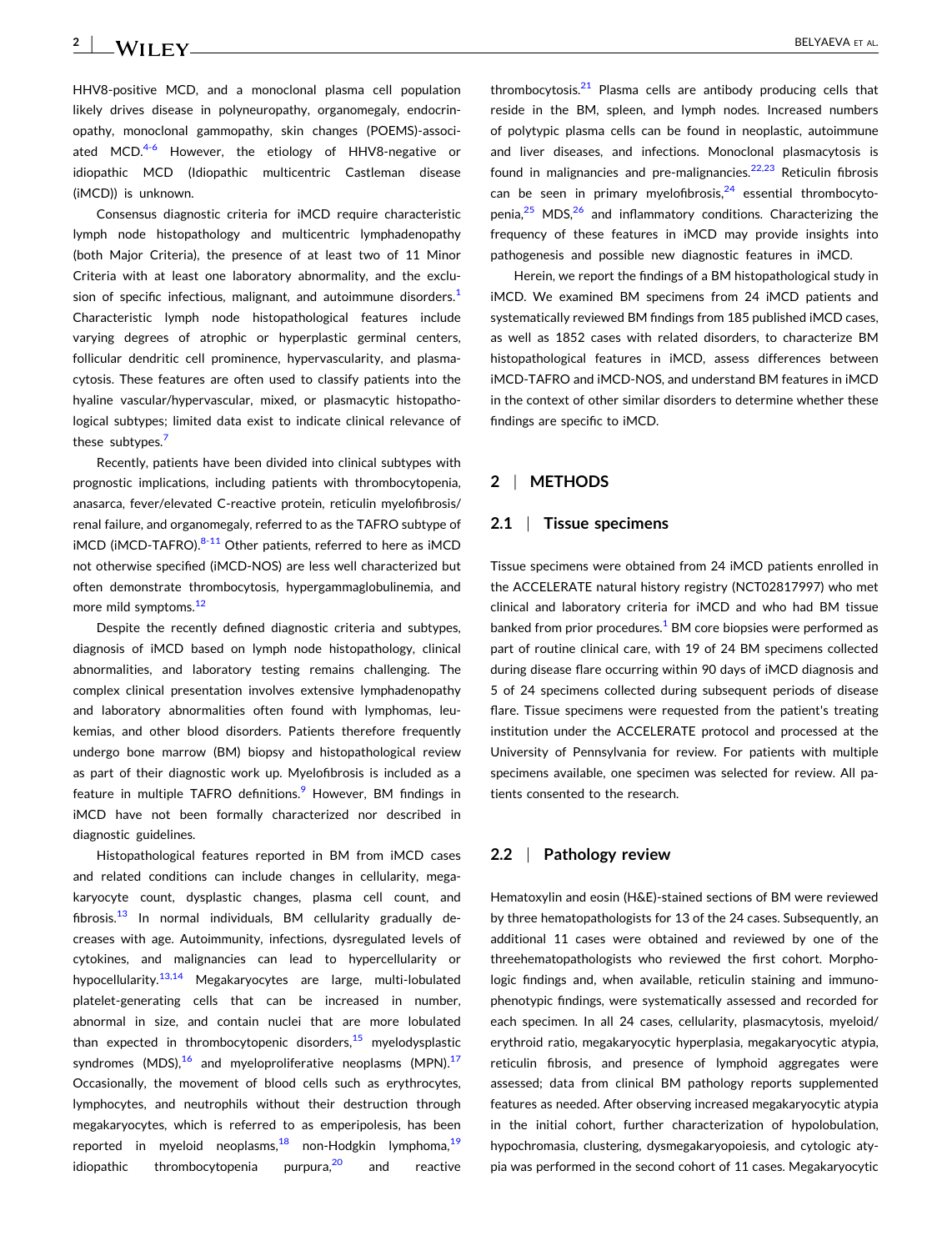atypia and megakaryocytic dysplasia were measured and categorized by degree with 1%–9% considered minimal, 10%–19% mild, 20%– 29% moderate, and ≥30% marked. When present, reticulin fibrosis was categorized as mild (grade 1), moderate (grade 2), and marked (grade 3). $^{27}$  $^{27}$  $^{27}$  As CD138 staining was not available for all patients for direct review by pathologists, reports of plasmacytosis were extracted from the ACCELERATE registry. Paired clinical and laboratory data were also obtained from the ACCELERATE registry. Based on review of these findings and on current guidelines,  $1,8$  patients were categorized into those with iMCD‐NOS (*N* = 11 patients) and those with  $IMCD-TAFRO$  ( $N = 13$  patients). Fisher's exact test was used to compare the proportions of given features between iMCD‐TAFRO and iMCD‐NOS, and Mann‐Whitney test was used to compare sample means with  $\alpha = 0.05$  for all comparisons. Analyses were performed using *R* version 4.0.4. Data are available upon reasonable request.

### **2.3** <sup>|</sup> **Systematic literature reviews**

Two systematic literature reviews were performed. The first was a review of iMCD cases with BM descriptions performed by searching PubMed for "TAFRO," "Castleman," and "Castleman's" in October 2020. Data on 185 iMCD cases were found and extracted. HHV‐8 status was not specified in 12 of the iMCD‐TAFRO cases and one of the iMCD‐NOS cases. Features were included in the analysis when reported; many case reports did not present information on all BM features.

The second systematic literature review was conducted on BM descriptions in 17 clinico-pathologically overlapping diseases: hemophagocytic lymphohistiocytosis, adult onset Still's disease, systemic lupus erythematosus, Sjogren syndrome, IgG4‐related disease, autoimmune lymphoproliferative syndrome, autoimmune myelofibrosis (AIMF), POEMS syndrome, Hodgkin lymphoma, multiple myeloma, angioimmunoblastic T cell lymphoma (AITL), Langerhan's cell histiocytosis, post-transplant lymphoproliferative disorder, MDS, MPN, HHV8‐associated MCD (HHV8‐associated MCD), Epstein‐barr virus (EBV)‐infection, and human immunodeficiency virus (HIV)‐infection. The literature review was performed in December 2020 by searching PubMed for each given disease paired with the following phrases: BM, BM hypercellularity, megakaryocytic hyperplasia, megakaryocytic atypia, reticulin fibrosis, and plasmacytosis. The MeSH terms were searched in various combinations in order to increase search sensitivity. References for both literature reviews can be found in the Supplemental document.

### **3** <sup>|</sup> **RESULTS**

Of the 24 iMCD patients included in this study, 16 were males and eight were females with an average age at diagnosis of 32.3 years (range: 3–62.6 years; Table [1](#page-3-0)). iMCD‐TAFRO patients tended to be

younger and have hypervascular lymph node histopathologic features more frequently than iMCD‐NOS. iMCD‐NOS had fewer abnormal lab values except for IgG, which was more elevated. About half of BM biopsies were performed before iMCD diagnosis but all biopsies were performed during active iMCD symptoms. See Table S1 for individual patient data.

Across all 24 reviewed iMCD cases, BMs tended to be hypercellular for age (iMCD‐TAFRO: 10/13, iMCD‐NOS: 4/11) compared to what would be expected in healthy individuals (normocellular). $28$ The proportion of patients with plasma cells >5% tended to be increased in iMCD cases (iMCD‐TAFRO: 4/10, iMCD‐NOS: 6/10) compared to what would be expected in healthy individuals (plasma cells  $\langle 2\% \rangle$ .<sup>[29](#page-10-0)</sup> Median age of patients with plasma cells  $\langle 5\% \rangle$  was 27 (range: 3–70) compared to 43.5 for patients with plasma cells  $\geq$ 5% (range 14–49). Given this, we examined the effect of age and clinical subtype on the presence of plasma cells  $\geq$ 5%, which was not significant ( $p = 0.179$ ). All samples were collected during active disease (within 90 days of disease flare onset).

Megakaryocytic atypia and reticulin fibrosis were frequently present across iMCD‐TAFRO (8/13 and 6/9, respectively) and iMCD‐ NOS (5/11 and 3/6, respectively) cases; these features are not expected in normal BM. The megakaryocytic atypia and reticulin fibrosis tended to be mild/low grade. Atypia included hypolobulation (4 iMCD‐TAFRO, 3 iMCD‐NOS), hyperchromasia (3 iMCD‐TAFRO, 2 iMCD‐NOS), and clustering (2 iMCD‐TAFRO, 2 iMCD‐NOS; Figure [1\)](#page-4-0). Bone marrow findings for reviewed cases can be found in Table [2,](#page-5-0) and representative BM images can be found in Figure [1.](#page-4-0)

When comparing between clinical subtypes, there was a difference in the cellularity (10 hypercellular, two hypocellular, one normocellular [iMCD‐TAFRO] versus four hypercellular, one hypocellular, six normocellular [iMCD-NOS],  $p = 0.029$ ) and megakaryocytic hyperplasia (9/13 [iMCD-TAFRO] versus 0/11 [iMCD-NOS];  $p = 0.001$ ). Emperipolesis was assessed in 6 iMCD-TAFRO patients and 6 iMCD-NOS patients; it was found in 5 of 6 iMCD-TAFRO patients and 1 of 6 iMCD‐NOS patients, but this was not statistically compared due to small sample sizes. No cases in either subgroup contained lymphoid aggregates resembling iMCD lymph node histopathology. Table S2 demonstrates the distribution of BM features across the different lymph node histopathological subtypes. Megakaryocytic hyperplasia and megakaryocytic atypia were noted frequently among cases with hypervascular subtype. These results are consistent with the trends identified in iMCD‐TAFRO patients, of whom 10/13 (77%) had hypervascular lymph nodes. Both patients with plasmacytic lymph nodes expectedly demonstrated plasma cells  $>5%$ , with one  $>10%$ . To validate these findings in an independent series of cases, we performed a systematic literature review of iMCD cases with BM histopathology described. We identified 132 published case reports of iMCD‐TAFRO and 53 cases of iMCD‐NOS (Table [3](#page-7-0)). Consistent with our histopathologic analysis, hypercellularity was commonly found in both iMCD‐TAFRO (36/72 50%) and iMCD‐NOS (11/27 40.7%) cases in the published literature. Megakaryocytic hyperplasia, megakaryocytic atypia, and reticulin fibrosis were each found to occur in both clinical subgroups with a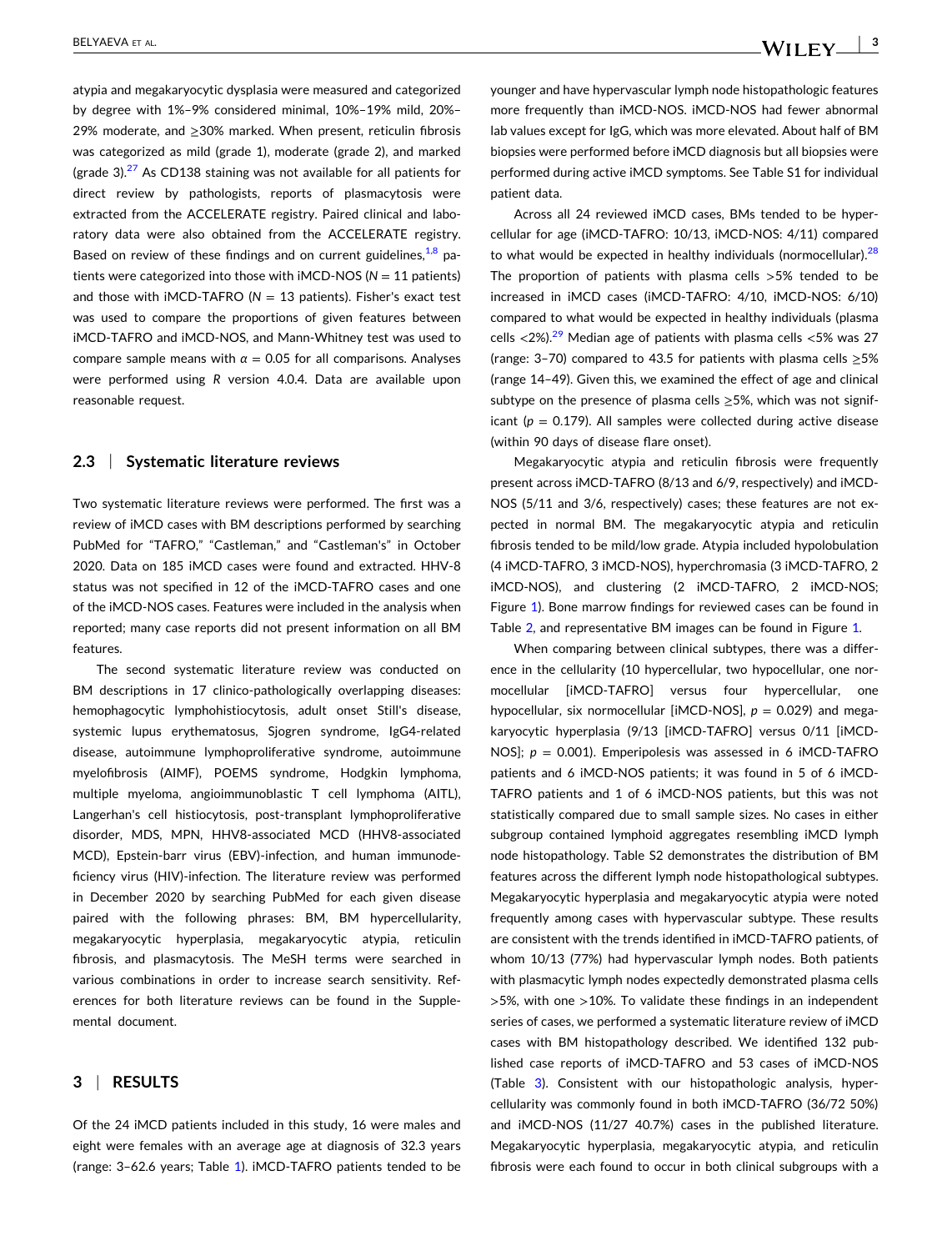## <span id="page-3-0"></span>**TABLE 1** Clinical features of bone marrow (BM) biopsies reviewed

|                                  | All patients $N = 24$   | <b>iMCD-TAFRO <math>N = 13</math></b> | $IMCD-NOS N = 11$ |
|----------------------------------|-------------------------|---------------------------------------|-------------------|
| Gender, N (%)                    |                         |                                       |                   |
| Female                           | 8 (33)                  | 4(31)                                 | 4(36)             |
| Male                             | 16 (66)                 | 9(69)                                 | 7(64)             |
| Age at diagnosis                 |                         |                                       |                   |
| Mean (Standard deviation [SD])   | 32.3 (16)               | 25.3 (14)                             | 40.5 (14)         |
| Race, N (%)                      |                         |                                       |                   |
| White                            | 12 (50)                 | 7(54)                                 | 5(46)             |
| Black                            | 2(8)                    | 1(8)                                  | 1(9)              |
| Asian                            | 4(17)                   | 2(15)                                 | 2(18)             |
| Other                            | 6(25)                   | 3(23)                                 | 3(27)             |
| Histopathological subtype, N (%) |                         |                                       |                   |
| Hypervascular                    | 14 (58)                 | 10 (77)                               | 4(36)             |
| Mixed                            | 7(29)                   | 3(23)                                 | 4(36)             |
| Plasmacytic                      | 2(8)                    | $\mathsf{O}\xspace$                   | 2(18)             |
| Unknown                          | 1(5)                    | $\mathsf{O}\xspace$                   | 1(9)              |
| Constitutional symptoms, N (%)   |                         |                                       |                   |
| Yes                              | 20 (87)                 | 12 (92)                               | 8 (80)            |
| No                               | 3(13)                   | 1(8)                                  | 2(20)             |
| Not assessed                     | $\mathbf{1}$            | $\mathsf{O}\xspace$                   | $\mathbf{1}$      |
| Organomegaly, N (%)              |                         |                                       |                   |
| Yes                              | 20 (87)                 | 13 (100)                              | 7(70)             |
| No                               | 3(13)                   | $\mathsf{O}\xspace$                   | 3(30)             |
| Not assessed                     | $\mathbf{1}$            | $\mathsf O$                           | $\mathbf 1$       |
| Fluid accumulation, N (%)        |                         |                                       |                   |
| Yes                              | 17 (77)                 | 13 (100)                              | 4(44)             |
| No                               | 5(23)                   | $\mathsf{O}$                          | 5 (56)            |
| Not assessed                     | $\overline{\mathbf{c}}$ | 0                                     | $\overline{c}$    |
| C-reactive protein, mg/L         |                         |                                       |                   |
| N assessed                       | $21\,$                  | $12\,$                                | 9                 |
| Mean (SD)                        | 81.1 (85)               | 91.7 (93)                             | 67.0 (69)         |
| Hemoglobin, g/dL                 |                         |                                       |                   |
| N assessed                       | 22                      | 13                                    | 9                 |
| Mean (SD)                        | 9.3(2)                  | 8.6(2)                                | 10.1(3)           |
| Platelets, k/uL                  |                         |                                       |                   |
| N assessed                       | $22\,$                  | $13\,$                                | 9                 |
| Mean (SD)                        | 198.5 (172)             | 105.5 (139)                           | 332.8 (126)       |
| Albumin, g/dL                    |                         |                                       |                   |
| N assessed                       | 22                      | 13                                    | 9                 |
| Mean (SD)                        | 2.6(1)                  | 2.3(1)                                | 3.0(1)            |
| Creatinine, mg/dL                |                         |                                       |                   |
| N assessed                       | $22\,$                  | 13                                    | 9                 |
| Mean (SD)                        | 1.1(1)                  | 1.2(1)                                | 0.9(0.19)         |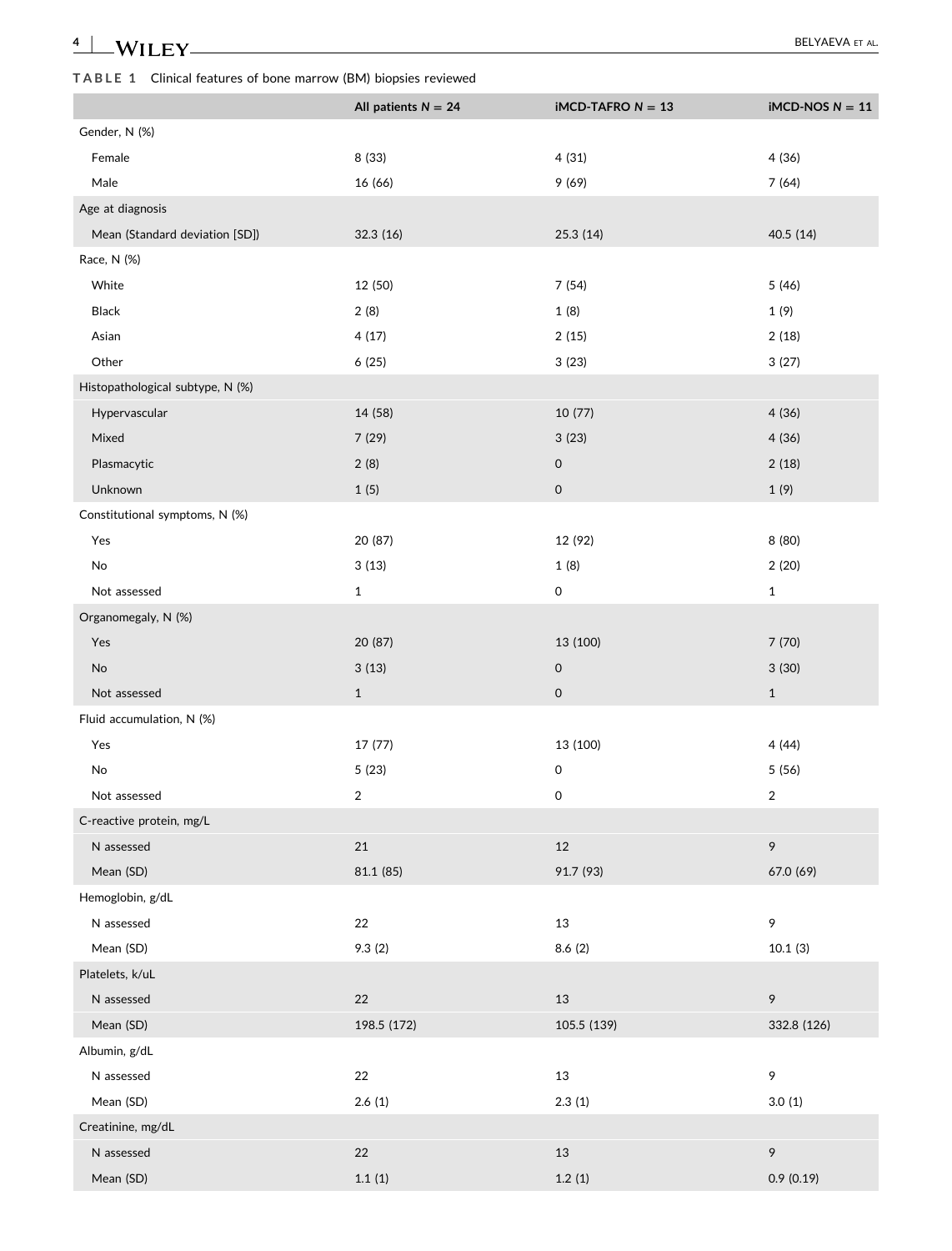#### <span id="page-4-0"></span>**TABLE 1** (Continued)

|            | All patients $N = 24$ | $IMCD-TAFRO N = 13$ | $IMCD-NOS N = 11$ |
|------------|-----------------------|---------------------|-------------------|
| IgG, mg/dL |                       |                     |                   |
| N assessed | 19                    | 12                  |                   |
| Mean (SD)  | 2300.4 (1688)         | 1687.2 (1140)       | 3351.6 (2031)     |

**FIGURE 1** Representative images of Idiopathic multicentric Castleman disease (iMCD) bone marrow (BM) core biopsies. (A) Hypercellularity demonstrated by hematoxylin and eosin stain at 10X magnification, (B) megakaryocytic hyperplasia and atypia demonstrated at 40X, (C) plasmacytosis demonstrated at 40X, and (D) reticulin fibrosis demonstrated at 5X magnification



significantly increased frequently in iMCD‐TAFRO compared with iMCD‐NOS (all *p* < 0.001). Plasmacytosis was noted in a higher percentage of iMCD‐NOS cases, but this was not significant  $(p = 0.118)$ . Demonstration of our findings in the case series review and from the literature review can be found in Figure [2](#page-7-0).

Given that these BM histopathologic findings were consistently observed in both our cohort and the published literature and the need for specific histopathology to improve diagnosis, we investigated the presence of these features in 17 clinico‐pathologically overlapping diseases through secondary research of the published literature, as described in Methods (Figure [3\)](#page-8-0). Of note, in all 17 clinico-pathologically overlapping diseases, at least one of the five BM features observed in iMCD has been reported. Systemic lupus erythematosus, multiple myeloma, AITL, AIMF, HHV8‐associated MCD, and HIV infection were the only diseases that have been reported to demonstrate all five features though data are sparse with the smallest report including a single case and the largest including 586 patients.

### **4** <sup>|</sup> **DISCUSSION**

In this study, we report the largest and most comprehensive analysis of BM histopathology in iMCD to date. A detailed assessment of histopathological features was performed on 24 iMCD BM specimens, including 13 iMCD‐TAFRO and 11 iMCD‐NOS. A literature review was subsequently performed to describe these features as reported in 185 published iMCD cases. The most notable changes present in both clinical subgroups of iMCD were hypercellularity, megakaryocyte atypia, mild to moderate reticulin fibrosis, and polyclonal plasmacytosis. Megakaryocytic hyperplasia and emperipolesis were more common in iMCD‐TAFRO.

Hypercellularity ranged from 60% to 90% and was noted in all three lineages but was especially prominent in megakaryocytes. The megakaryocytic hyperplasia found more commonly in the iMCD‐ TAFRO cases may represent a response to severe thrombocytopenia, which is likely due to immune mediated peripheral platelet destruction possibly secondary to antiplatelet antibodies. Alternatively, it is possible that the thrombocytopenia could be secondary to dysfunctional megakaryocytes, as megakaryocytic atypia was noted in most cases. Atypical forms include presence of hypolobulated, hyperchromatic forms. Clustering was commonly noted and emperipolesis was common in iMCD‐TAFRO. Elevated IL‐6, which is found in both iMCD‐TAFRO cases with low platelets and iMCD‐NOS cases with normal or elevated platelet counts, has been reported to cause increased megakaryocytes and may contribute to this in iMCD.<sup>[30](#page-10-0)-33</sup>

Megakaryocytic atypia and dysplasia are associated with low platelet counts in other conditions, $34$  which is consistent with our findings for the iMCD‐TAFRO cases, but it does not explain why the iMCD‐NOS patients who often have mildly or moderately elevated platelet counts also have megakaryocytic atypia. A possible explanation for the atypia in iMCD‐NOS may be the hypercytokinemia observed in iMCD‐NOS.

Regardless of etiology, megakaryocytic atypia may be useful in distinguishing iMCD from other overlapping disorders. Likewise, reticulin fibrosis was also present in both iMCD‐NOS and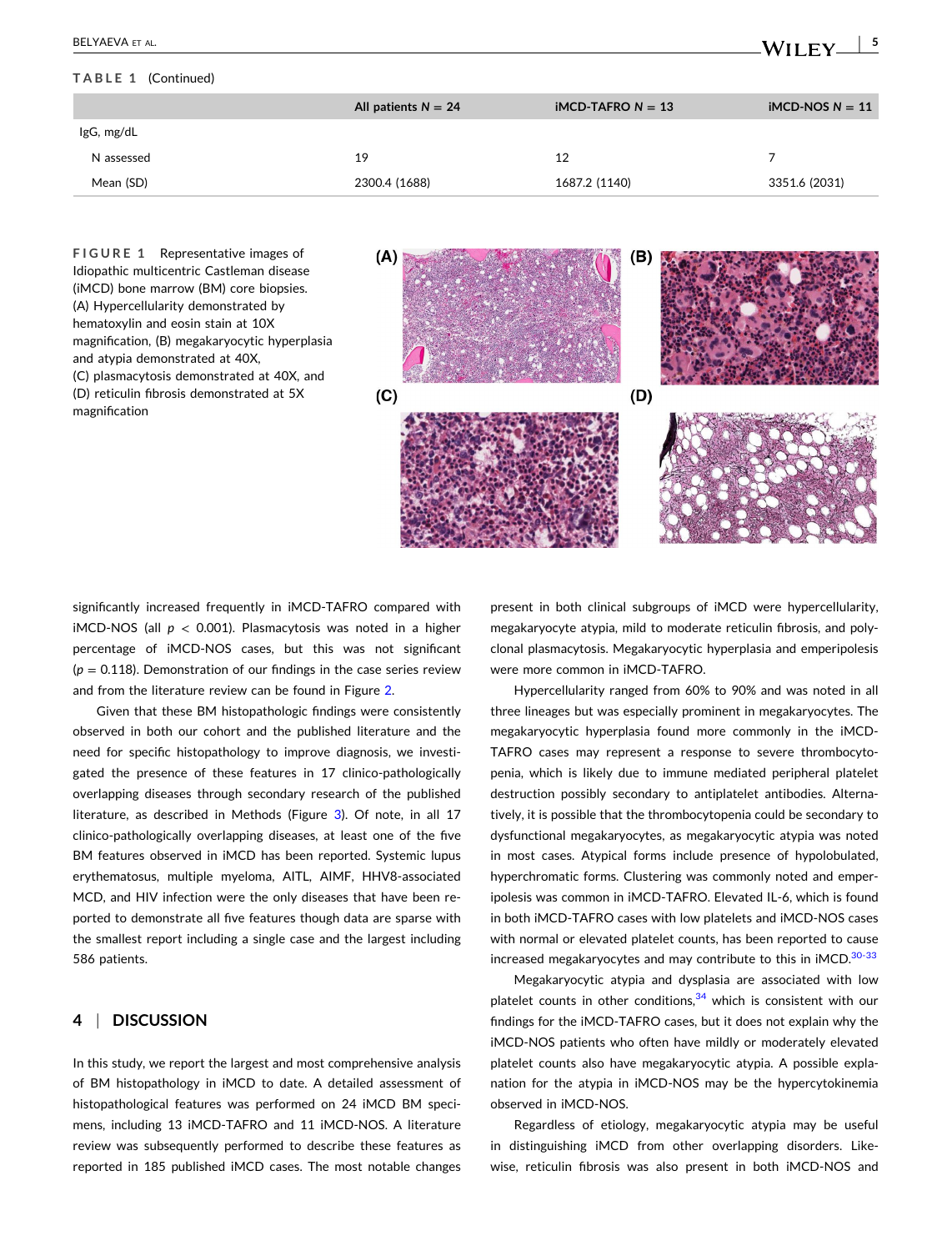<span id="page-5-0"></span>**TABLE 2** Histologic features of Idiopathic multicentric Castleman disease (iMCD) bone marrow (BM) biopsies

|                                 | All iMCD $N = 24$ | $iMCD-TAFRO N = 13$ | $IMCD-NOS N = 11$ | $p$ -value | <b>Expected results in</b><br>healthy bone marrow |
|---------------------------------|-------------------|---------------------|-------------------|------------|---------------------------------------------------|
| Cellularity                     |                   |                     |                   |            |                                                   |
| Hypercellular, N (%)            | 14 (58.3)         | 10 (76.9)           | 4(36.4)           |            |                                                   |
| Hypocellular, N (%)             | 3(12.5)           | 2(15.4)             | 1(9.1)            | 0.029      | Normocellular <sup>28</sup>                       |
| Normocellular, N (%)            | 7(29.2)           | 1(7.7)              | 6(54.5)           |            |                                                   |
| Cellularity %                   |                   |                     |                   |            |                                                   |
| Mean (SD)                       | 72.2 (21.2)       | 83.5 (12.0)         | 57.5 (22.0)       | 0.005      | 2.4 $(0.49)^{40}$                                 |
| Confidence interval (CI)        | 63.7, 80.7        | 77.0, 90.0          | 44.4, 70.5        |            |                                                   |
| M/E Ratio value                 |                   |                     |                   |            |                                                   |
| Mean (SD)                       | 7.44 (15.7)       | 10.7 (20.5)         | 3.1(1.2)          | 0.249      | 2.4 $(0.49)^{40}$                                 |
| CI                              | 1.15, 13.7        | 0.0,21.9            | 2.4, 3.8          |            |                                                   |
| Plasma cell %                   |                   |                     |                   |            |                                                   |
| $<5$ , N (%)                    | 10 (50)           | 6(60)               | 4(40)             |            |                                                   |
| 5-10, N (%)                     | 9(45)             | 4(40)               | 5 (50)            | 0.432      | $<$ 2% <sup>29</sup>                              |
| $>10$ , N (%)                   | 1(5)              | 0                   | 1(10)             |            |                                                   |
| Not documented                  | $\overline{4}$    | 3                   | $\,1\,$           |            |                                                   |
| Megakaryocytic hyperplasia      |                   |                     |                   |            |                                                   |
| Yes                             | 9(37.5)           | 9(69.2)             | 0                 | 0.001      | Not increased <sup>41</sup>                       |
| No                              | 15 (62.5)         | 4 (30.8)            | 11 (100.0)        |            |                                                   |
| Megakaryocytic atypia           |                   |                     |                   |            |                                                   |
| Yes                             | 13 (54.2)         | 8(61.5)             | 5(45.5)           | 1.000      | Not present <sup>29</sup>                         |
| <b>No</b>                       | 11 (45.8)         | 5(38.5)             | 6(54.5)           |            |                                                   |
| Degree of atypia                |                   |                     |                   |            |                                                   |
| Minimal                         | 7(29.2)           | 2(15.4)             | 5(45.5)           |            |                                                   |
| Mild                            | 10 (41.7)         | 5(38.5)             | 5(45.5)           | 0.383      | Not present <sup>29</sup>                         |
| Moderate                        | 3(12.5)           | 3(23.1)             | 0                 |            |                                                   |
| None                            | 4(16.7)           | 3(23.1)             | 1(9.1)            |            |                                                   |
| Hypolobulation                  |                   |                     |                   |            |                                                   |
| Yes                             | 7(63.6)           | 4(80)               | 3(50)             |            |                                                   |
| No                              | 4(36.4)           | 1(20)               | 3(50)             | 0.546      | Not present <sup>29</sup>                         |
| Not documented                  | 13                | 8                   | 5                 |            |                                                   |
| Hyperchromasia                  |                   |                     |                   |            |                                                   |
| Yes                             | 5(45.5)           | 3(60)               | 2(33.3)           |            |                                                   |
| No                              | 6(54.5)           | 2(20)               | 4(66.7)           | 0.567      | Not present <sup>29</sup>                         |
| Not documented                  | 13                | 8                   | 5                 |            |                                                   |
| Clustering                      |                   |                     |                   |            |                                                   |
| Yes                             | 4(36.4)           | 2(40)               | 2(33.3)           |            |                                                   |
| No                              | 7(63.6)           | 3(60)               | 4(66.7)           | 1.000      | Not present <sup>29</sup>                         |
| Not documented                  | 13                | 8                   | 5                 |            |                                                   |
| Percent abnormal megakaryocytes |                   |                     |                   |            |                                                   |
| Mean (SD)                       | 9.7(7.2)          | 11.1 (8.4)          | 8.1(5.6)          | 0.486      | 29<br>Not present                                 |
| CI                              | 6.8, 12.7         | 6.6, 15.7           | 4.8, 11.4         |            |                                                   |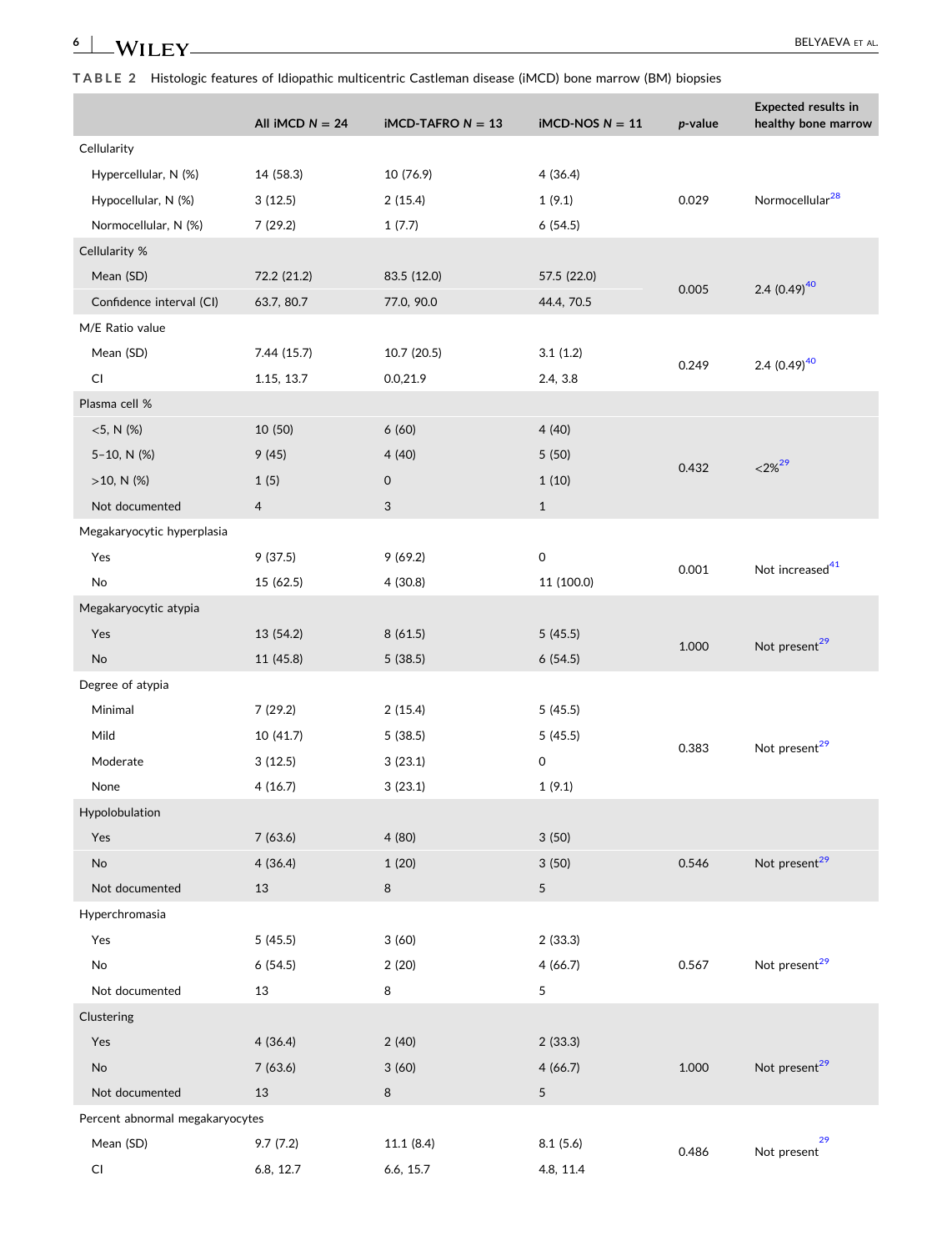#### **TABLE 2** (Continued)

|                              | All iMCD $N = 24$   | <b>iMCD-TAFRO <math>N = 13</math></b> | $IMCD-NOS N = 11$   | $p$ -value | <b>Expected results in</b><br>healthy bone marrow |
|------------------------------|---------------------|---------------------------------------|---------------------|------------|---------------------------------------------------|
| Emperipolesis                |                     |                                       |                     |            |                                                   |
| Yes                          | 6(50)               | 5(83.3)                               | 1(16.7)             |            |                                                   |
| No                           | 6(50)               | 1(16.7)                               | 5(83.3)             | <b>NA</b>  | 'Occasional' <sup>29</sup>                        |
| Not assessed                 | 12                  | $\overline{7}$                        | 5                   |            |                                                   |
| Dysmegakaryopoiesis          |                     |                                       |                     |            |                                                   |
| Yes                          | 8(72.7)             | 4 (80)                                | 4(66.7)             |            |                                                   |
| No                           | 3(27.3)             | 1(20)                                 | 2(33.3)             | <b>NA</b>  | Not present <sup>41</sup>                         |
| Not documented               | 13                  | 8                                     | 5                   |            |                                                   |
| Cytologic atypia             |                     |                                       |                     |            |                                                   |
| Yes                          | 8(72.7)             | 4 (80)                                | 4(66.7)             |            |                                                   |
| No                           | 3(27.3)             | 1(20)                                 | 2(33.3)             | <b>NA</b>  | Not present                                       |
| Not documented               | 13                  | 8                                     | 5                   |            |                                                   |
| Aberrant clustering          |                     |                                       |                     |            |                                                   |
| Yes                          | 6(60)               | 3(60)                                 | 3(60)               |            |                                                   |
| No                           | 4(40)               | 2(40)                                 | 2(40)               | <b>NA</b>  | Not present <sup>29</sup>                         |
| Not documented               | 14                  | 8                                     | 6                   |            |                                                   |
| Megakaryocytic dysplasia     |                     |                                       |                     |            |                                                   |
| Minimal                      | 2(18.2)             | 1(20)                                 | 1(16.7)             |            |                                                   |
| Mild                         | 7(63.6)             | 3(60)                                 | 4(66.7)             |            |                                                   |
| Moderate                     | 1(9.1)              | 1(20)                                 | 0                   | <b>NA</b>  | Not present <sup>41</sup>                         |
| None                         | 1(9.1)              | $\mathsf{O}$                          | 1(16.7)             |            |                                                   |
| Not documented               | 13                  | 8                                     | 5                   |            |                                                   |
| Reticulin fibrosis           |                     |                                       |                     |            |                                                   |
| Increased                    | 9(60)               | 6(66.7)                               | 3(50)               |            |                                                   |
| Not increased                | 6(40)               | 3(33.3)                               | 3(50)               | <b>NA</b>  | Not present <sup>29</sup>                         |
| Not documented               | 9                   | 4                                     | 5                   |            |                                                   |
| Increased reticulin, grade   |                     |                                       |                     |            |                                                   |
| Grade 1                      | 6(75)               | 5(83.3)                               | 1(50)               |            |                                                   |
| Grade 2                      | 2(25)               | 1(16.7)                               | 1(50)               | $\sf NA$   | Not applicable                                    |
| Not documented               | $\mathbf{1}$        | $\mathsf{O}\xspace$                   | $\mathbf{1}$        |            |                                                   |
| Lymphoid aggregates          |                     |                                       |                     |            |                                                   |
| Yes                          | $\mathsf{O}\xspace$ | 0                                     | $\mathsf{O}\xspace$ | $\sf NA$   | Not present                                       |
| $\operatorname{\mathsf{No}}$ | 24 (100)            | 13 (100)                              | 11 (100)            |            |                                                   |

iMCD‐TAFRO cases, suggesting that it may contribute to the constellation of features seen in iMCD. The underlying etiology of BM fibrosis is not well understood. However, increases in stromal fibers are commonly observed in many inflammatory, autoimmune, infectious and neoplastic processes. $35$  As expected, we found fibrosis in a number of condition in our systematic literature review including MDS/MPN, AIMF, and others. Inflammatory cytokines are believed to induce fibroblasts to produce growth factors and induce fibrotic changes.<sup>[36](#page-10-0)</sup>

Plasmacytosis was present in both iMCD‐NOS and iMCD‐TAFRO with a non-significantly increased frequency in the iMCD-NOS cases. This is consistent with the finding of polyclonal hypergammaglobulinemia being more common in iMCD‐NOS than iMCD‐ TAFRO. Increased plasma cells in BM would be expected to generate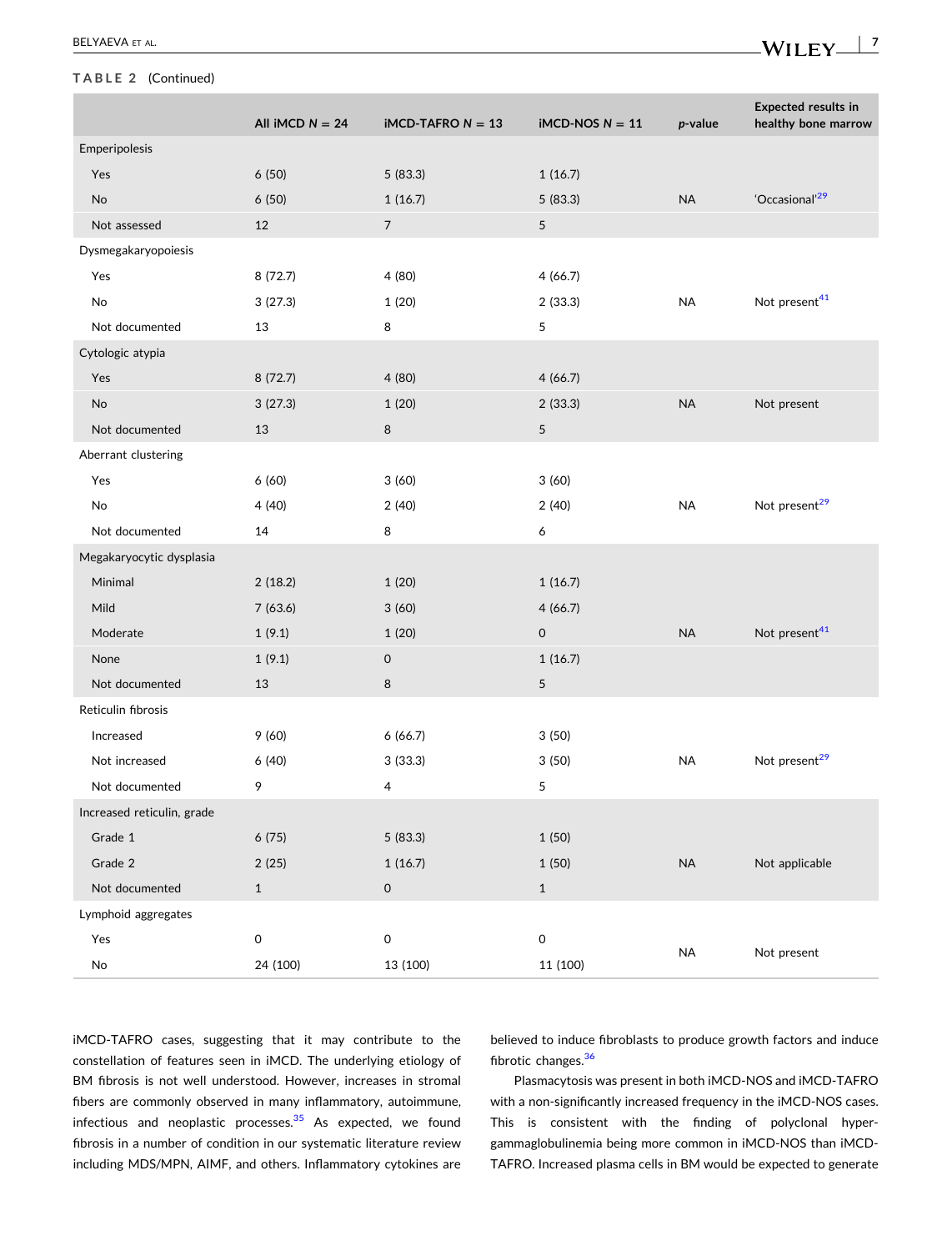<span id="page-7-0"></span>**8**  $-$  BELYAEVA ET AL.

|                            | $IMCD-TAFRO (N = 132)$ | iMCD-NOS ( $N = 53$ ) | p-value |
|----------------------------|------------------------|-----------------------|---------|
| Cellularity                |                        |                       |         |
| Hypercellular, N/Total (%) | 36/72 (50.0%)          | 11/27 (40.7%)         | 0.519   |
| Hypocellular, N/Total (%)  | 9/72 (12.5%)           | 5/27 (18.5%)          |         |
| Normocellular, N/Total (%) | 27/72 (37.5%)          | 7/27 (25.9%)          |         |
| Megakaryocytic hyperplasia |                        |                       |         |
| $N/T$ otal $(\%)$          | 50/69 (72.5%)          | 3/24 (12.5%)          | < 0.001 |
| Megakaryocytic atypia      |                        |                       |         |
| N/Total (%)                | 35/58 (60.3%)          | 1/25 (4.0%)           | < 0.001 |
| Reticulin fibrosis         |                        |                       |         |
| $N/T$ otal $(\%)$          | 82/103 (79.6%)         | 2/29 (6.90%)          | < 0.001 |
| Plasmacytosis              |                        |                       |         |
| $N/T$ otal $(\%)$          | 6/47 (12.8%)           | 12/45 (26.7%)         | 0.118   |

**TABLE 3** Literature review of bone marrow (BM) findings of 185 iMCD‐ TAFRO and iMCD not otherwise specified (iMCD‐NOS) cases



**FIGURE 2** Bone marrow (BM) findings in Idiopathic multicentric Castleman disease (iMCD) as found in the case series reviewed herein and in the literature. Findings presented for (A) hypercellularity, (B) megakaryocytic hyperplasia, (C) megakaryocytic atypia, (D) reticulin fibrosis, and (E) increased plasma cells. Bars represent percent present in the literature for a given feature. Labels indicate the number of patients with a positive finding over the total number of patients identified in the case series or literature reporting that feature, respectively

increased immunoglobulins. The increased plasmacytosis and hypergammaglobulinemia in iMCD‐NOS relative to iMCD‐TAFRO may also reflect increased IL‐6 signaling, which can promote plasma cell development.<sup>37</sup> Increased plasmacytosis tended to occur in older

patients, which also aligns with the fact that iMCD‐NOS patients tend to be older than iMCD‐TAFRO. Based on this cohort, it is difficult to determine whether the increase in plasmacytosis in older individuals is independent from clinical subtype.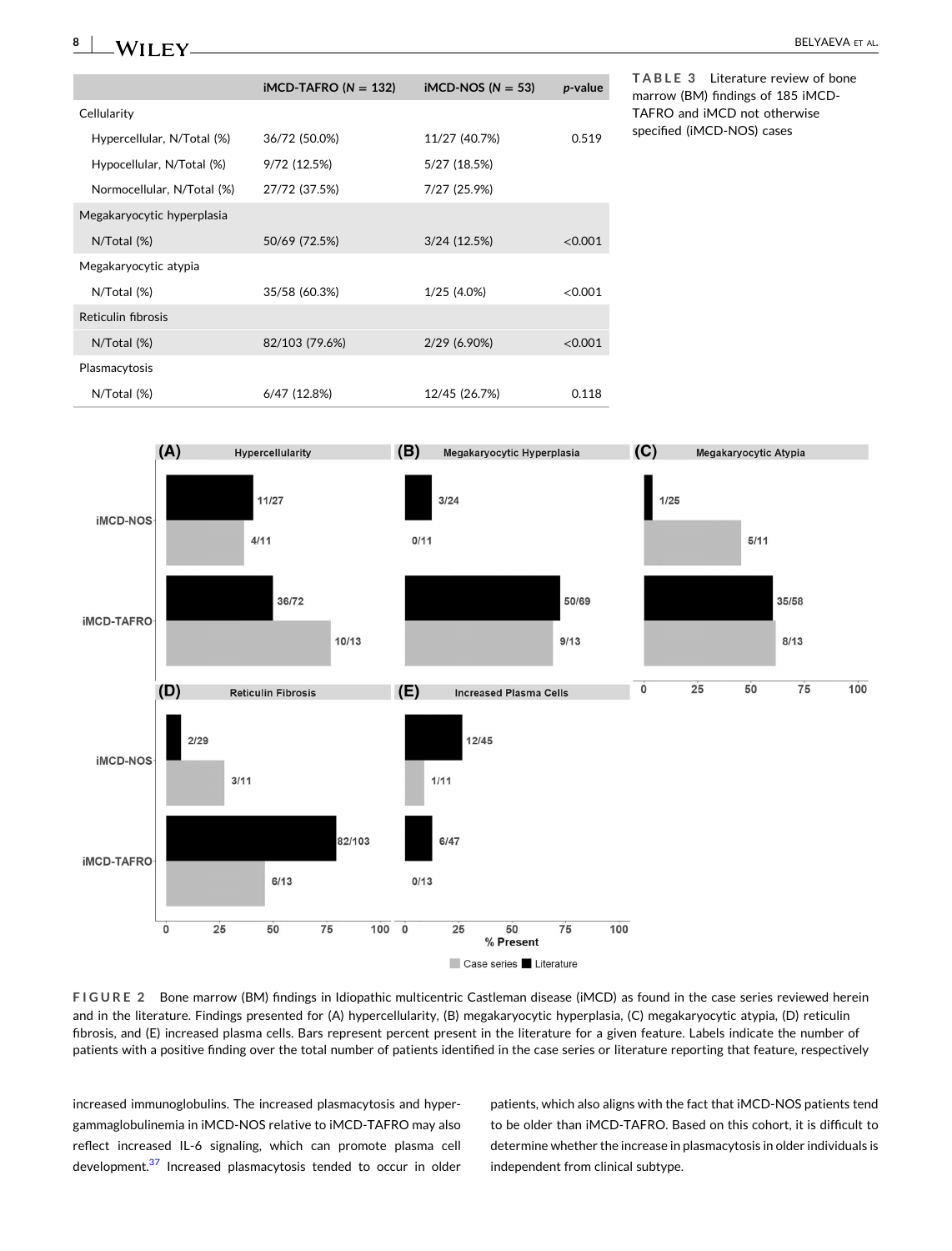<span id="page-8-0"></span>

**FIGURE 3** Bone marrow (BM) findings in immune disorders difficult to distinguish from Idiopathic multicentric Castleman disease (iMCD). Findings presented for (A) hypercellularity, (B) megakaryocytic hyperplasia, (C) megakaryocytic atypia, (D) reticulin fibrosis, and (E) increased plasma cells. Bars represent percent present in the literature for a given feature. Labels indicate the number of patients with a positive finding over the total number of patients identified in the literature reporting that feature

Interestingly, many of the BM features observed in our cohort were also seen in a study of BM among HHV‐8‐associated MCD patients, including hypercellularity, megakaryocytic hyperplasia, megakaryocytic atypia, plasmacytosis, and reticulin fibrosis.<sup>[38](#page-10-0)</sup> While lymphoid aggregates resembling lymph node follicles were found in 5/28 HHV‐8‐associated MCD cases, none of the iMCD cases in our cohorts demonstrated this feature. $38$  We also found that there were reports of at least one of the five BM features observed in iMCD in all 17 clinico‐pathologically overlapping diseases, indicating that these features are not pathognomonic.

Although the total number of cases reviewed in‐depth is small  $(N = 24)$ , we confirmed from our systematic literature review that hypercellularity, megakaryocytic atypia, and reticulin fibrosis are common across published cases in iMCD. While none of these BM histopathological features are specific to iMCD, a constellation of these findings could be refined to support the diagnosis of iMCD within these overlapping diseases. Also importantly, these BM findings could be used to support an iMCD diagnosis when no other specific diagnoses are likely.

#### **ACKNOWLEDGEMENTS**

The authors would like to thank Sophia Parente, Eric Haljasmaa, Johnson Khor, and Dustin Shilling for their contributions to the planning and execution of this study. This study was supported with funding from Castleman's Awareness & Research Effort/Castleman Disease Collaborative Network and the National Heart, Lung, and Blood Institute (R01HL141408).

### **CONFLICT OF INTEREST**

DCF has received research funding from EUSA Pharma for the ACCELERATE Natural History Registry and provided consulting services for EUSA Pharma. All other authors report no conflicts of interest.

#### **AUTHOR CONTRIBUTIONS**

**Elizaveta Belyaeva:** Conceptualization, Investigation, Formal Analysis, Writing ‐ Review & Editing, **Ayelet I. Rubenstein:** Investigation, Formal Analysis, Visualization, Writing ‐ Review & Editing, **Sheila K. Pierson:** Data Curation, Supervision, Formal Analysis, Visualization,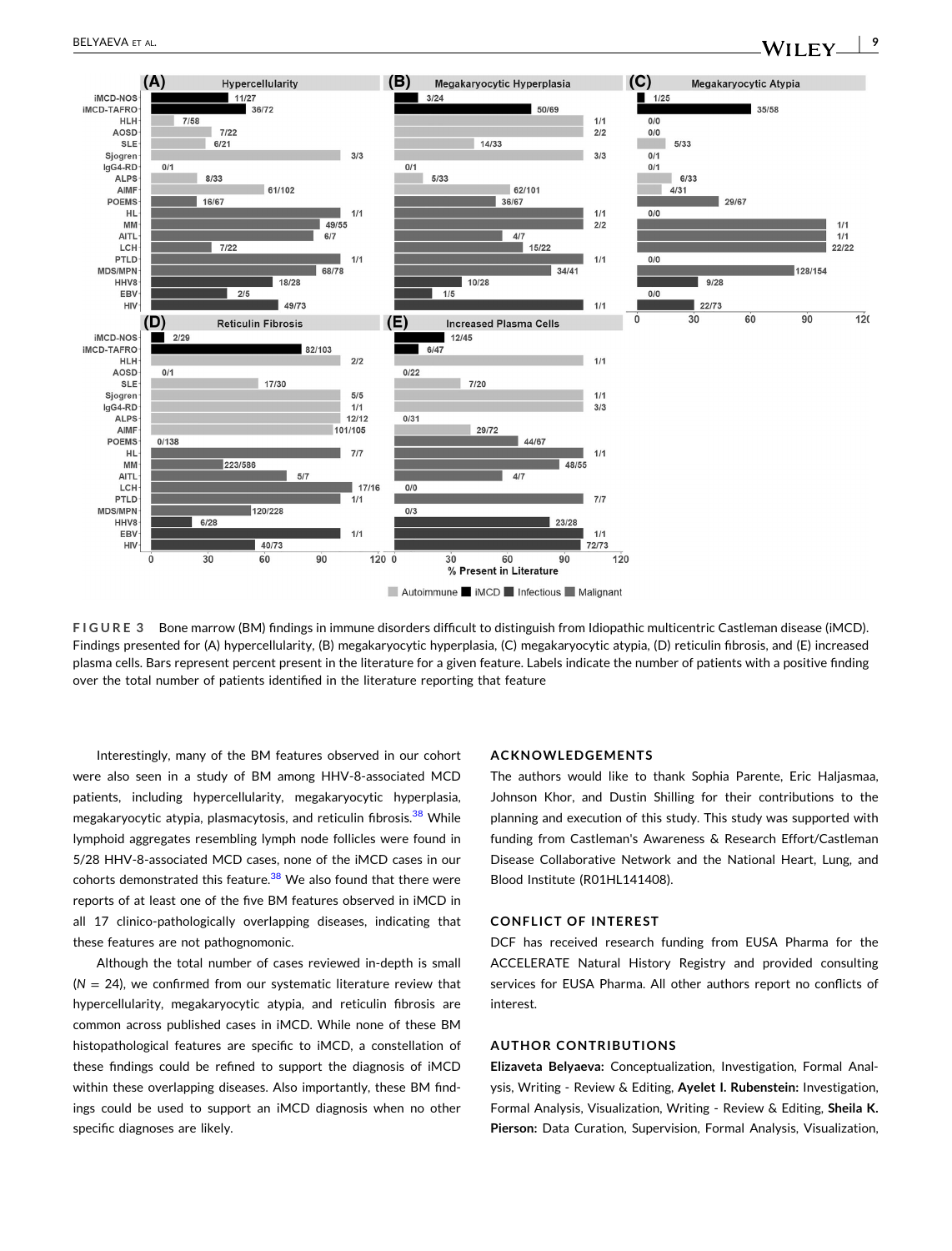#### <span id="page-9-0"></span>**10**  $-$  Belyaeva et al.  $\blacksquare$  Belyaeva et al.  $\blacksquare$

Writing ‐ Original Draft, Writing ‐ Review & Editing, **Delaney Dalldorf:** Investigation, Formal Analysis, Writing ‐ Review & Editing, **Dale Frank:** Investigation, Formal Analysis, Writing ‐ Review & Editing, Megan S. Lim: Investigation, Formal Analysis, Writing‐ Review & Editing, **David C. Fajgenbaum:** Funding Acquisition, Project Administration, Writing ‐ Original Draft, Writing ‐ Review & Editing.

### **DATA AVAILABILITY STATEMENT**

The original data related to the bone marrow histopathological changes are deposited at <https://doi.org/10.5281/zenodo.5935274>.

#### **ORCID**

*Sheila K. Pierson* <https://orcid.org/0000-0002-3736-1411> *Dale Frank* <https://orcid.org/0000-0002-6919-868X> *Megan S. Lim* <https://orcid.org/0000-0002-0415-2867> *David C. Fajgenbaum* <https://orcid.org/0000-0002-7367-8184>

#### **PEER REVIEW**

The peer review history for this article is available at [https://publons.](https://publons.com/publon/10.1002/hon.2969) [com/publon/10.1002/hon.2969](https://publons.com/publon/10.1002/hon.2969).

#### **REFERENCES**

- 1. Fajgenbaum DC, Uldrick TS, Bagg A, et al. International, evidence‐ based consensus diagnostic criteria for HHV‐8‐negative/idiopathic multicentric Castleman disease. *Blood*. 2017;129(12):1646‐1657. [https://doi.org/10.1182/blood](https://doi.org/10.1182/blood-2016-10-746933)‐2016‐10‐746933
- 2. Yoshizaki K, Matsuda T, Nishimoto N, et al. Pathogenic significance of interleukin‐6 (IL‐6/BSF‐2) in Castleman's disease. *Blood*. 1989; 74(4):1360‐1367.
- 3. Beck JT, Hsu SM, et al. Brief report: alleviation of systemic manifestations of Castleman's disease by monoclonal anti‐interleukin‐6 antibody. *N Engl J Med*. 1994;330(9):602‐605. [https://doi.org/10.](https://doi.org/10.1056/NEJM199403033300904) [1056/NEJM199403033300904](https://doi.org/10.1056/NEJM199403033300904)
- 4. Fajgenbaum DC. Novel insights and therapeutic approaches in idiopathic multicentric Castleman disease. *Blood*. 2018;132(22): 2323‐2330. [https://doi.org/10.1182/blood](https://doi.org/10.1182/blood-2018-05-848671)‐2018‐05‐848671
- 5. Oksenhendler E, Carcelain G, Aoki Y, et al. High levels of human herpesvirus 8 viral load, human interleukin‐6, interleukin‐10, and C reactive protein correlate with exacerbation of multicentric castleman disease in HIV‐infected patients. *Blood*. 2000;96(6):2069‐2073.
- Dispenzieri A, Armitage JO, Loe MJ, et al. The clinical spectrum of Castleman's disease. *Am J Hematol*. 2012;87(11):997‐1002. [https://](https://doi.org/10.1002/ajh.23291) [doi.org/10.1002/ajh.23291](https://doi.org/10.1002/ajh.23291)
- 7. Fajgenbaum DC, Wu D, Goodman A, et al. Insufficient evidence exists to use histopathologic subtype to guide treatment of idiopathic multicentric Castleman disease. *Am J Hematol*. 2020; 95(12):1553‐1561. <https://doi.org/10.1002/ajh.25992>
- 8. Masaki Y, Kawabata H, Takai K, et al. Proposed diagnostic criteria, disease severity classification and treatment strategy for TAFRO syndrome, 2015 version. *Int J Hematol*. 2016;103(6):686‐692. [https://](https://doi.org/10.1007/s12185-016-1979-1) [doi.org/10.1007/s12185](https://doi.org/10.1007/s12185-016-1979-1)‐016‐1979‐1
- 9. Takai K, Nikkuni K, Shibuya H, Hashidate H. [Thrombocytopenia with mild bone marrow fibrosis accompanied by fever, pleural effusion, ascites and hepatosplenomegaly]. *Rinsho Ketsueki*. 2010; 51(5):320‐325.
- 10. Iwaki N, Sato Y, Takata K, et al. Atypical hyaline vascular‐type castleman's disease with thrombocytopenia, anasarca, fever, and systemic lymphadenopathy. *J Clin Exp Hematop*. 2013;53(1):87‐93. <https://doi.org/10.3960/jslrt.53.87>
- 11. Iwaki N, Fajgenbaum DC, Nabel CS, et al. Clinicopathologic analysis of TAFRO syndrome demonstrates a distinct subtype of HHV‐8‐ negative multicentric Castleman disease. *Am J Hematol*. 2016; 91(2):220‐226. <https://doi.org/10.1002/ajh.24242>
- 12. Kojima M, Nakamura N, Tsukamoto N, et al. Clinical implications of idiopathic multicentric castleman disease among Japanese: a report of 28 cases. *Int J Surg Pathol*. 2008;16(4):391‐398. [https://doi.org/10.](https://doi.org/10.1177/1066896908315812) [1177/1066896908315812](https://doi.org/10.1177/1066896908315812)
- 13. Frisch B, Bartl R. *Atlas of Bone Marrow Pathology*. Kluwer Academic Publishers; 1990.
- 14. Tuljapurkar SR, McGuire TR, Brusnahan SK, et al. Changes in human bone marrow fat content associated with changes in hematopoietic stem cell numbers and cytokine levels with aging. *J Anat*. 2011;219(5):574‐581. [https://doi.org/10.1111/j.1469](https://doi.org/10.1111/j.1469-7580.2011.01423.x)‐7580.2011. [01423.x](https://doi.org/10.1111/j.1469-7580.2011.01423.x)
- 15. Travlos GS. Histopathology of bone marrow. *Toxicol Pathol*. 2006;34(5):566‐598. <https://doi.org/10.1080/01926230600964706>
- 16. Bhasin TS, Sharma S, Manjari M, et al. Changes in megakaryocytes in cases of thrombocytopenia: bone marrow aspiration and biopsy analysis. *J Clin Diagn Res*. 2013;7(3):473‐479. [https://doi.org/10.](https://doi.org/10.7860/JCDR/2013/5085.2801) [7860/JCDR/2013/5085.2801](https://doi.org/10.7860/JCDR/2013/5085.2801)
- 17. Malherbe JA, Fuller KA, Arshad A, et al. Megakaryocytic hyperplasia in myeloproliferative neoplasms is driven by disordered proliferative, apoptotic and epigenetic mechanisms. *J Clin Pathol*. 2016;69(2):155‐163. [https://doi.org/10.1136/jclinpath](https://doi.org/10.1136/jclinpath-2015-203177)‐2015‐ [203177](https://doi.org/10.1136/jclinpath-2015-203177)
- 18. Cashell AW, Buss DH. The frequency and significance of megakaryocytic emperipolesis in myeloproliferative and reactive states. *Ann Hematol*. 1992;64(6):273‐276. [https://doi.org/10.1007/BF016](https://doi.org/10.1007/BF01695470) [95470](https://doi.org/10.1007/BF01695470)
- 19. Dzieciol J, Lemancewicz D, Kloczko J, Boguslowicz W, Lebelt A. Megakaryocytes emperipolesis in bone marrow of the patients with non‐Hodgkin's lymphoma. *Folia Histochem Cytobiol*. 2001;39(Suppl 2):142‐143.
- 20. Muhury M, Mathai AM, Rai S, Naik R, Pai MR, Sinha R. Megakaryocytic alterations in thrombocytopenia: a bone marrow aspiration study. *Indian J Pathol Microbiol*. 2009;52(4):490‐494. [https://doi.org/](https://doi.org/10.4103/0377-4929.56132) [10.4103/0377](https://doi.org/10.4103/0377-4929.56132)‐4929.56132
- 21. Sahebekhitiari HA, Tavassoli M. Marrow cell uptake by megakaryocytes in routine bone marrow smears during blood loss. *Scand J Haematol*. 1976;16(1):13‐17. [https://doi.org/10.1111/j.1600](https://doi.org/10.1111/j.1600-0609.1976.tb01110.x)‐0609. [1976.tb01110.x](https://doi.org/10.1111/j.1600-0609.1976.tb01110.x)
- 22. Foucar K, Chabot‐Richards D, Czuchlewski D, et al. *Plasmacytosis of Bone Marrow. Diagnostic Pathology: Blood and Bone Marrow*. 2 ed. Elsevier; 2018:218‐225.
- 23. Rajkumar SV, Dimopoulos MA, Palumbo A, et al. International Myeloma Working Group updated criteria for the diagnosis of multiple myeloma. *Lancet Oncol*. 2014;15(12):e538‐48. [https://doi.](https://doi.org/10.1016/S1470-2045(14)70442-5) [org/10.1016/S1470](https://doi.org/10.1016/S1470-2045(14)70442-5)‐2045(14)70442‐5
- 24. Kvasnicka HM, Thiele J. Prodromal myeloproliferative neoplasms: the 2008 WHO classification. *Am J Hematol*. 2010;85(1):62‐NA. <https://doi.org/10.1002/ajh.21543>
- 25. Tefferi A, Thiele J, Orazi A, et al. Proposals and rationale for revision of the World Health Organization diagnostic criteria for polycythemia vera, essential thrombocythemia, and primary myelofibrosis: recommendations from an ad hoc international expert panel. *Blood*. 2007;110(4):1092‐1097. [https://doi.org/10.1182/blood](https://doi.org/10.1182/blood-2007-04-083501)‐20 07‐04‐[083501](https://doi.org/10.1182/blood-2007-04-083501)
- 26. Lambertenghi‐Deliliers G, Orazi A, Luksch R, Annaloro C, Soligo D. Myelodysplastic syndrome with increased marrow fibrosis: a distinct clinico‐pathological entity. *Br J Haematol*. 1991;78(2):161‐166. [https://doi.org/10.1111/j.1365](https://doi.org/10.1111/j.1365-2141.1991.tb04411.x)‐2141.1991.tb04411.x
- 27. Arber DA, Orazi A, Hasserjian R, et al. The 2016 revision to the World Health Organization classification of myeloid neoplasms and